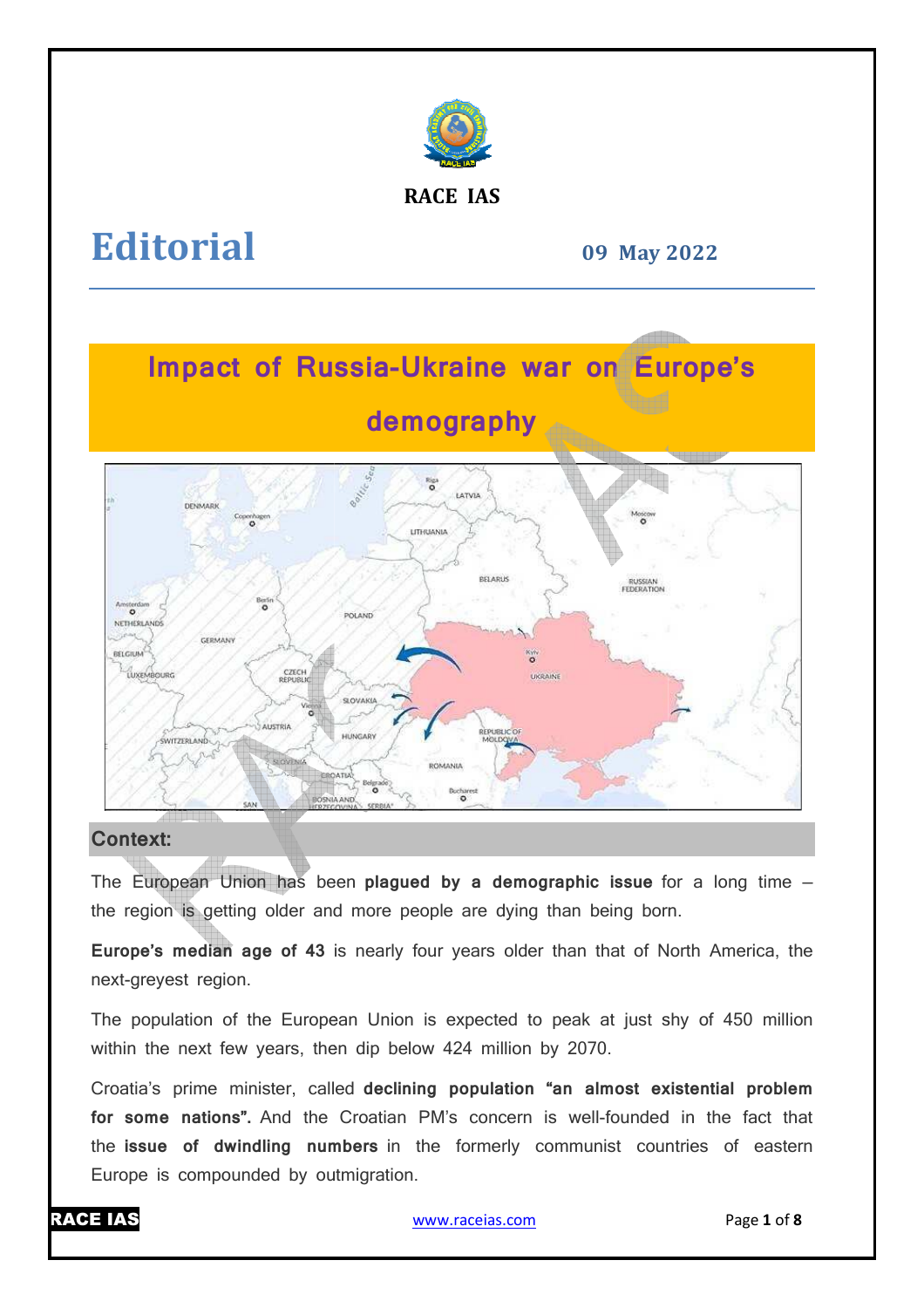However, things began to change radically since Vladimir Putin decided to invade Ukraine, with over 5 million people taking shelter in nearby countries.

In the weeks since the start of the invasion, all of Ukraine's borders, except those with Russia and Belarus, have remained open.

Most refugees used one of the 31 border checkpoints in western Ukraine and entered Poland, Slovakia, Hungary, Romania, and Moldova.

We take a look at countries which have taken in the maximum number of refugees and how that might have an **impact on the demography of the continent.**

#### **Where are the refugees going?**

- 1. **Some 5.6 million people** the bulk of them women and children have fled Ukraine since the war began, the vast majority to countries bordering it on the west.
- 2. **Poland,** which until recently exported more people than it received, has taken in more than half of these.
- 3. The **population of Warsaw** expanded by 17 per cent in weeks, according to figures put out by the United Nations High Commissioner for Refugees (UNHCR).
- 4. **Hungary,** whose population had shrunk from 10.7 million in the mid-1980s to 9.8 million in 2020, has received more than 500,000 Ukrainians.
- 5. For countries such as Poland, the Czech Republic, Slovakia, Hungary and possibly the Baltic states, the **crisis is a moment for them to shift from becoming immigration countries** rather than outmigration countries.
- 6. Countries to the **west of Ukraine** look like **demographic gainers**, although the **influx is putting a strain on some**, especially Moldova, which has received more than 400,000 refugees — equivalent to 15 per cent of its population.
- 7. For Poland, where around 1.4 million Ukrainians lived and worked in 2020, the arrival of millions more turns the demographic clock back to before the second world war, when the country had a large Ukrainian minority.
- 8. This comes at a time when the ruling Law and Justice Party has been keen to increase the number of Poles.
- 9. In 2016, it sought to raise the birth rate by giving families 500 zlotys (\$115) a month for every child after the first.

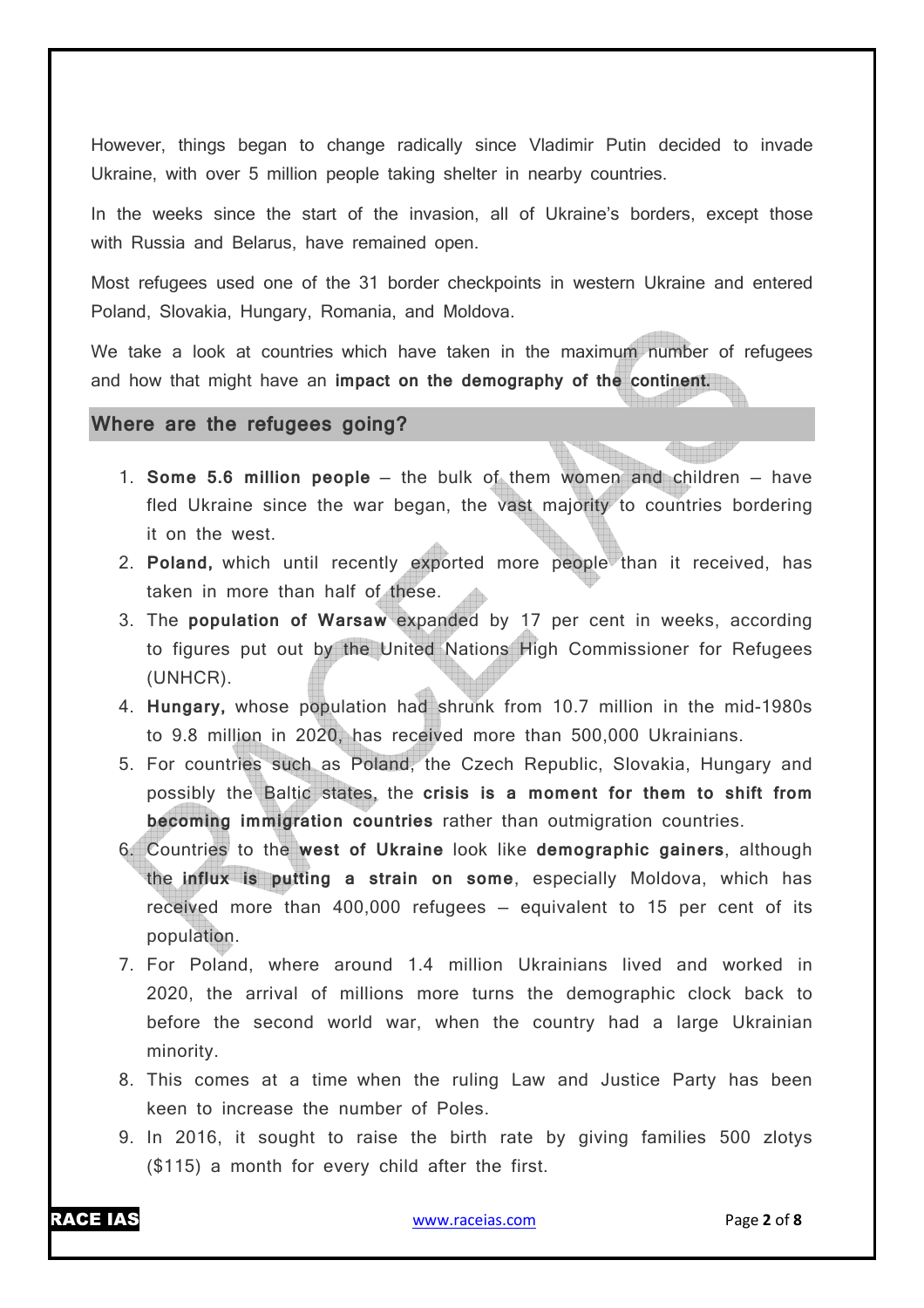- 10.The effect was mainly to encourage women already planning to have children to have them earlier lest the benefit is withdrawn.
- 11.The number of births rose in the scheme's first two years, but dropped in 2020 to the lowest level since 2003. The Ukraine war has, however, added more than a million children to Poland's population temporarily.
- 12.Other European countries, especially those with a large Ukrainian diaspora, stand to gain.
- 13.**Around 1.5 million refugees** have moved to countries farther west, including Germany, Italy and France, according to an estimate by Gillian Triggs of the United Nations refugee agency.
- 14.Before the war, about 250,000 Ukrainians lived and worked in Italy, where the median age is four years higher than in Europe overall and the fertility rate is among the lowest.
- 15.In the first three months of this year, **Austria's population increased by half a percentage point** to more than 9 million — 83% of that growth was from Ukrainian immigration.

#### **Impact on India:**

- 1. India had decided **to abstain on the vote on the United Nations Security Council Resolution** which was moved by the United States and its allies against Russia over the Ukraine invasion.
- 2. But India should surely recognize that BRICS, in **its New Delhi Declaration**, had resolved that the five BRICS nations were opposed to the unilateral use of force against any state, and wanted all disputes resolved by peaceful means, and categorically ruled out the use of force against the territorial integrity or political independence of any State.
- 3. India's imports of petroleum products from Russia are only a fraction of its total oil import bill and, thus, replaceable.
- 4. However, getting alternative sources for fertilisers and sunflower oil may not be as easy.
- 5. Exports to Russia account for less than 1% of India's total exports, but exports of pharmaceuticals and tea could face some challenges, as will shipments to CIS countries. Freight rate hikes could make overall exports less competitive, too.
- 6. From this juncture onwards, India must take stock since the apparent goal of **India becoming a "Vishwa Guru"** is now, at best, a mirage.

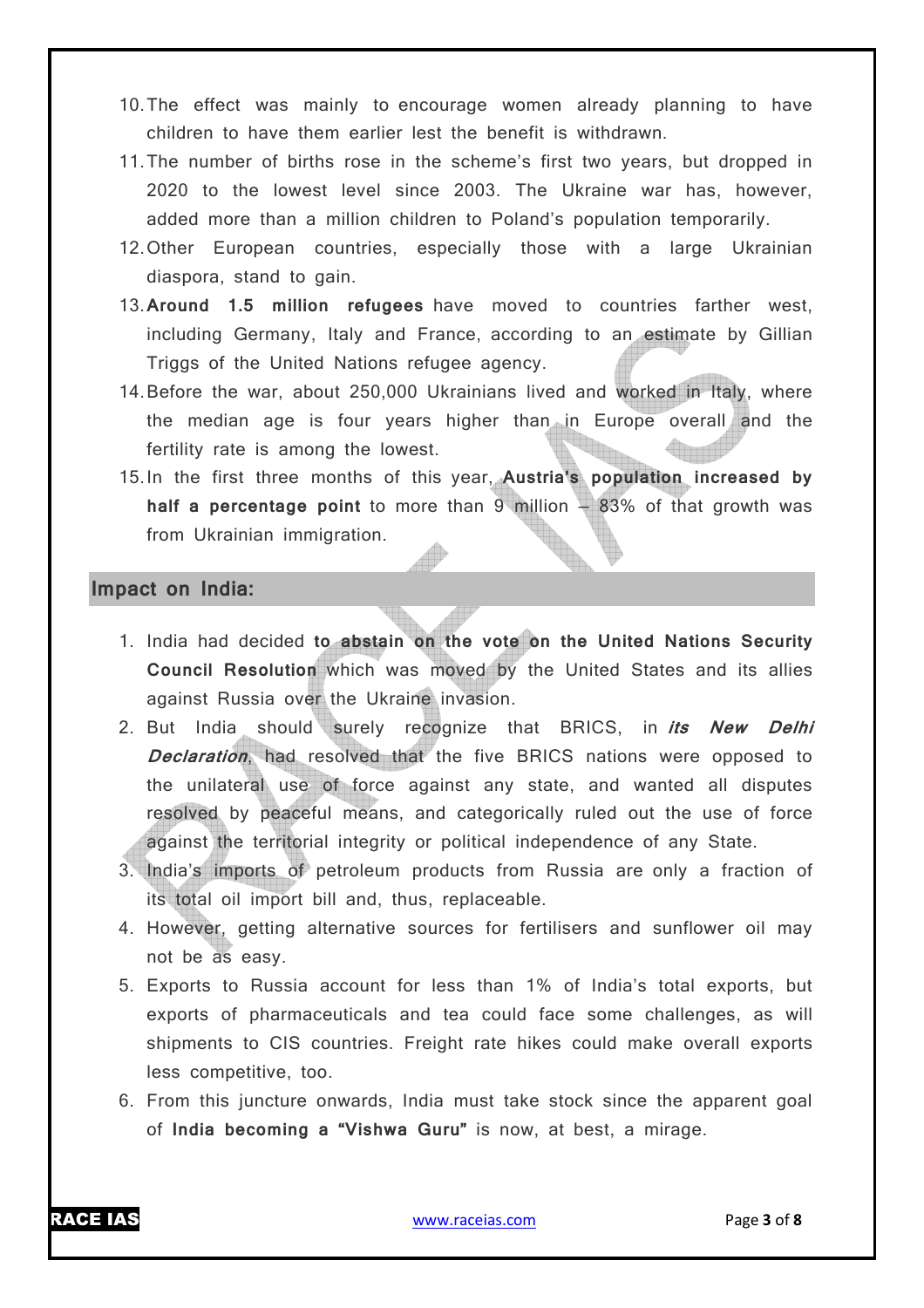- 7. Since independence, India has failed to become one since it cannot be a reality in the present global dispensation.
- 8. Instead, **India needs friends and collaborators but without bowing before any country.**

#### **How does it look for Russia and Ukraine?**

- 1. It's a **demographic disaster**, to say the least, for Ukraine which was already fighting a **shrink in population** thanks to emigration and fewer births.
- 2. Since February more than a quarter of the population has been forced to move, including 7.7m people displaced within the country.
- 3. With its birth rate already falling, Russia, too, is bound to suffer. Educated Russians have left the country since the invasion as they believe that the current regime has very little to offer.
- 4. Putin has been splashing out cash to encourage women to have babies. In 2020, he extended a **one-time "maternity capital" payment** worth \$7,600 to families when they have their first baby.
- 5. Before this, it was available only to those who already had a child. Putin hoped **to boost the fertility rate from 1.5 to 1.7,** but the tumult caused by the war will **probably push it in the opposite direction**.

# **Is the demographic change long-lasting?**

- 1. Most of the refugees who have fled Ukraine in the face of the war are women and children as men in the **age bracket of 18 to 60** have been compelled by the government to remain in the country.
- 2. Thus, if the war is short, women and children will probably return quickly to Ukraine to reunite with husbands and fathers.
- 3. However, all of that depends upon how long the war lasts, and on how much damage is inflicted on their home country.
- 4. During the **Kosovo war of 1999**, when Nato bombed Yugoslavia to prevent the brutalisation of ethnic Albanians who make up Kosovo's majority, hundreds of thousands fled, or were forcibly moved, to neighbouring Albania and Macedonia.
- 5. But it lasted 78 days, after which the Kosovars quickly returned. By contrast, during the Bosnian war, which lasted from 1992 to 1995, around 700,000 refugees fled to western Europe and beyond, and far fewer returned.

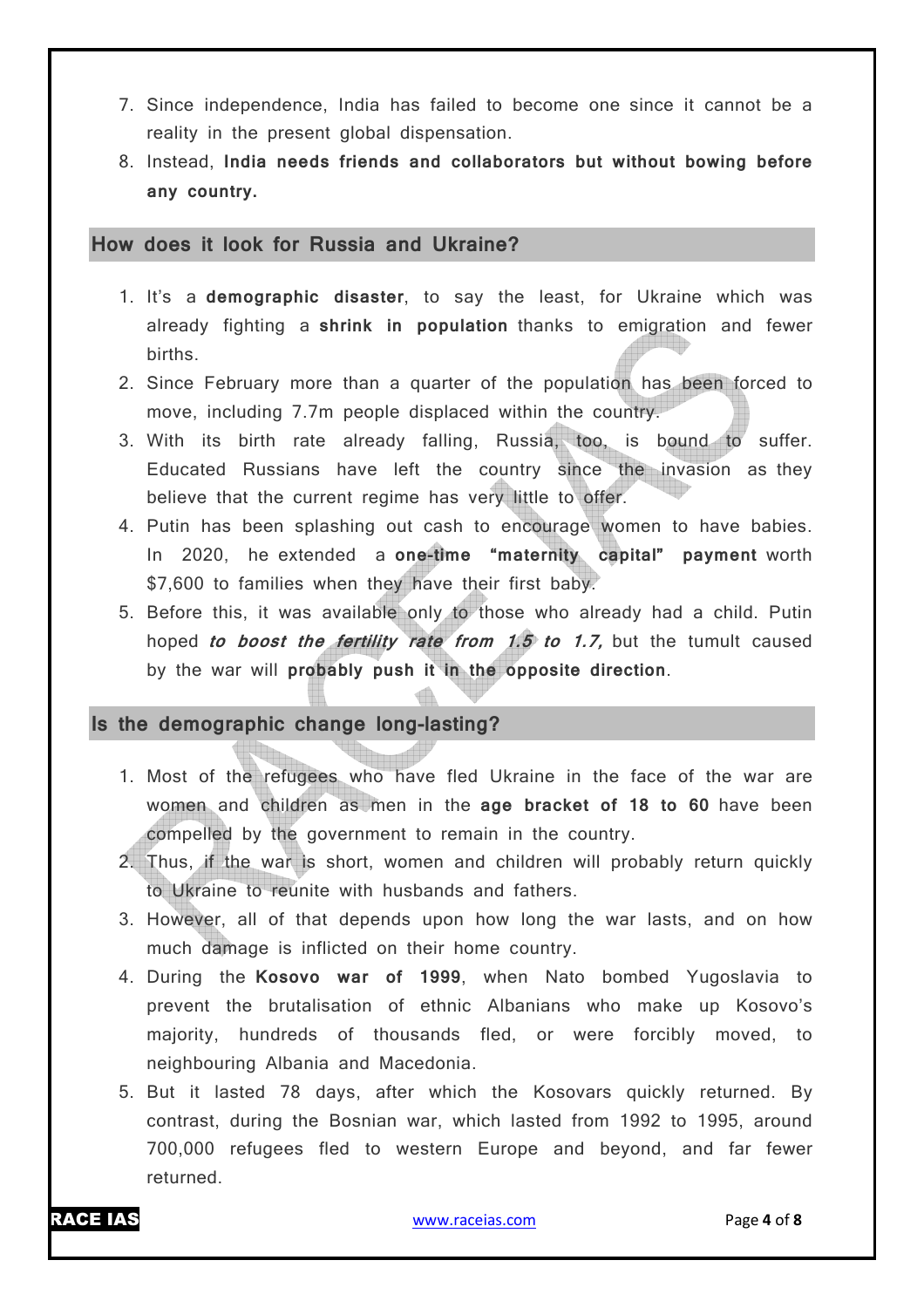6. As such, Bosnia's population now stands at around 3.2 million, down from 4 million before the war.

## **Conclusion:**

If the war drags on, and the Ukrainian economy **reaches a point of no return**, it would be just a matter of time before the men of the country head westwards to join their wives and children.

Added to that, if the governments of the countries they move to provide jobs to the newcomers, the **migration might become long-lasting.**

**Ukraine, thus, is on the brink** of where the Balkan states were during the one-yearlong war which robbed some of the brightest and best of a generation.

# **Dealing with the Power Crisis**

India was recently hit by a power crisis when the **daily peak power shortage rose to 10,778 MW** and the **energy deficit reached 5%** at the national level, with some states experiencing steep deficits of up to 15%. Consequently, **discoms resorted to load-shedding,** resulting in **long hours of outage** for many households and rationed supply for economic activities.

**Depleting coal supplies** at thermal power plants has resulted in this crisis. However, this is **not a new phenomenon**. The shortage occurs almost every year and the government, despite its various measures, has not succeeded in overcoming the problem.

Now, unless the underlying issues and structural problems are addressed, this crisis won't be the last one to occur. The arithmetic solution is to **make sure coal power plants stockpile enough fuel**.

# **What is the Coal Dependency for Power in India?**

- As of September 2021, **thermal power** (power generated from burning coal, gas and petroleum) **comprised 60% of India's installed capacity** in power generation.
- Coal-based power generation, with a capacity of around 210 gigawatts (GW) of the total 396 GW, accounts for about 53% of India's total power capacity as on March 2022.
	- o **India imports about 20% of its thermal coal requirements.**

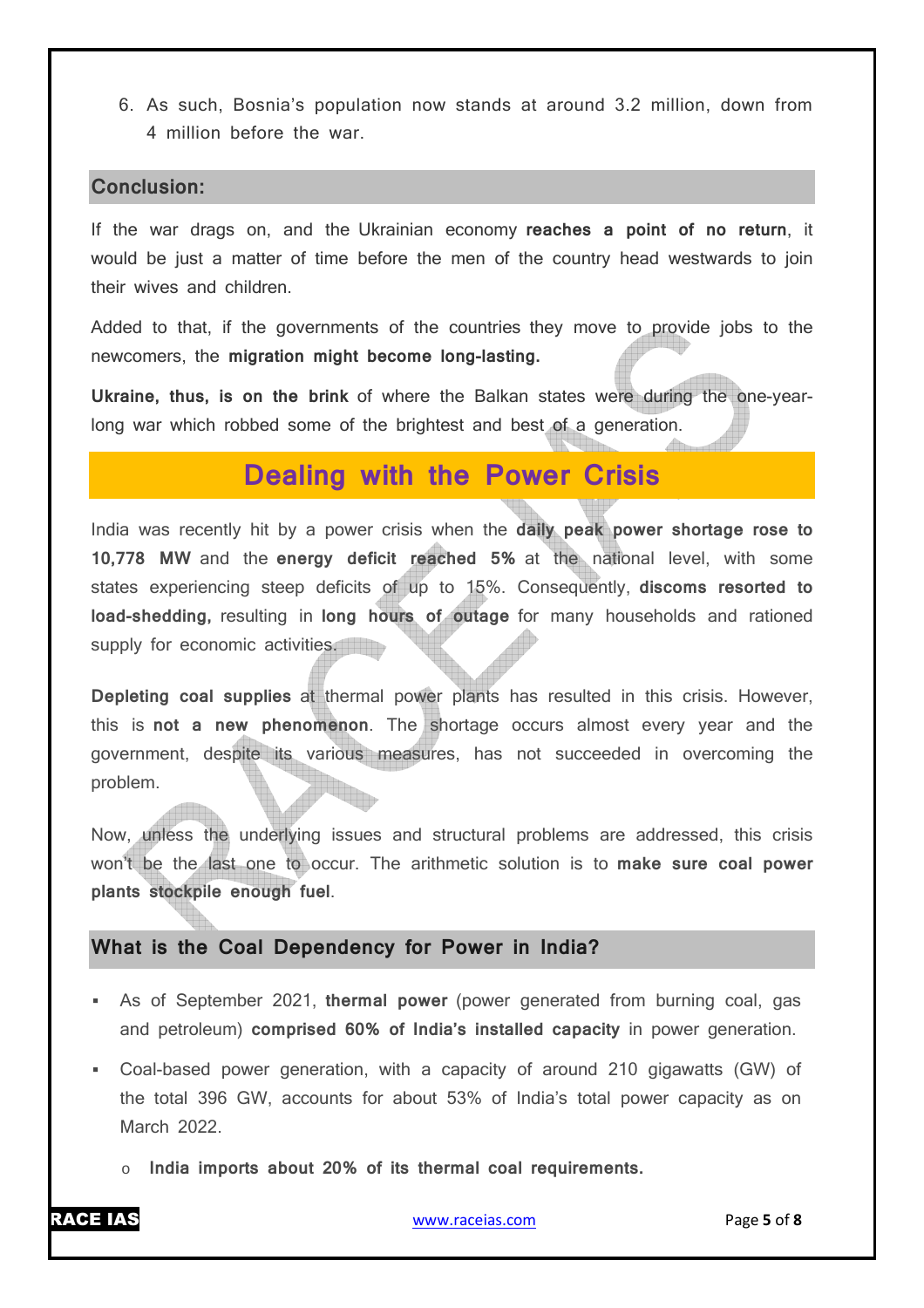According to a **CEEW (Council on Energy, Environment and Water)** assessment, a **disproportionate share of generation comes from older inefficient plants**, while the newer and **efficient ones remain idle** for want of favourable coal supply contracts or power purchase agreements.

#### **What can be the Possible Causes of the Power Crisis?**

- **Revival of Economic Activities:** The **heatwaves** and revival of economic activities after Covid-19 disruptions propelled electricity demand.
	- o In April 2022, average daily energy requirement increased to 4,512 million units (MU) from 3,941 MU in April 2021, registering a 14.5% growth, compared to average year-on-year growth of around 5%. The jump from March to April was 6.5%.
	- o The Railways, which dominate long-distance transport are also facing high passenger traffic on shared track.
- **Inefficiency of TPPs:** With 236 GW of thermal power plants **(TPPs) running much below their capability** (at 59% capacity utilisation), India could have managed this demand surge by ramping up thermal generation.
	- o The **TPPs' inability to ramp up power generation** is explained by critical coal stockpile levels at plant sites.
	- o While TPPs are required to maintain stockpiles approximating two-three weeks of fuel needs, **more than 100 plants are operating with fuel stocks below 25% of the required level,** and over half of these have stocks below 10%.
- **Cash Flow Problem In The Electricity Sector:** The **inability of discoms to recover costs** has resulted in outstanding dues of over  $\cdot$  1 lakh crore to power generation companies. Consequently, power generation companies (GenCos) default on payments to Coal India Limited (CIL).
	- o Following the **Ukraine war,** international spot market **coal prices have soared to over \$400 a tonne** from around \$50 a tonne in 2020.
- **Discom Losses:** Despite two decades of sectoral reforms, the **aggregate losses of discoms stand at 21% (2019-20)**.
	- o This is reflective of both **operational inefficiency and poor recovery of dues** from consumers, including those affiliated with state governments and municipal bodies.

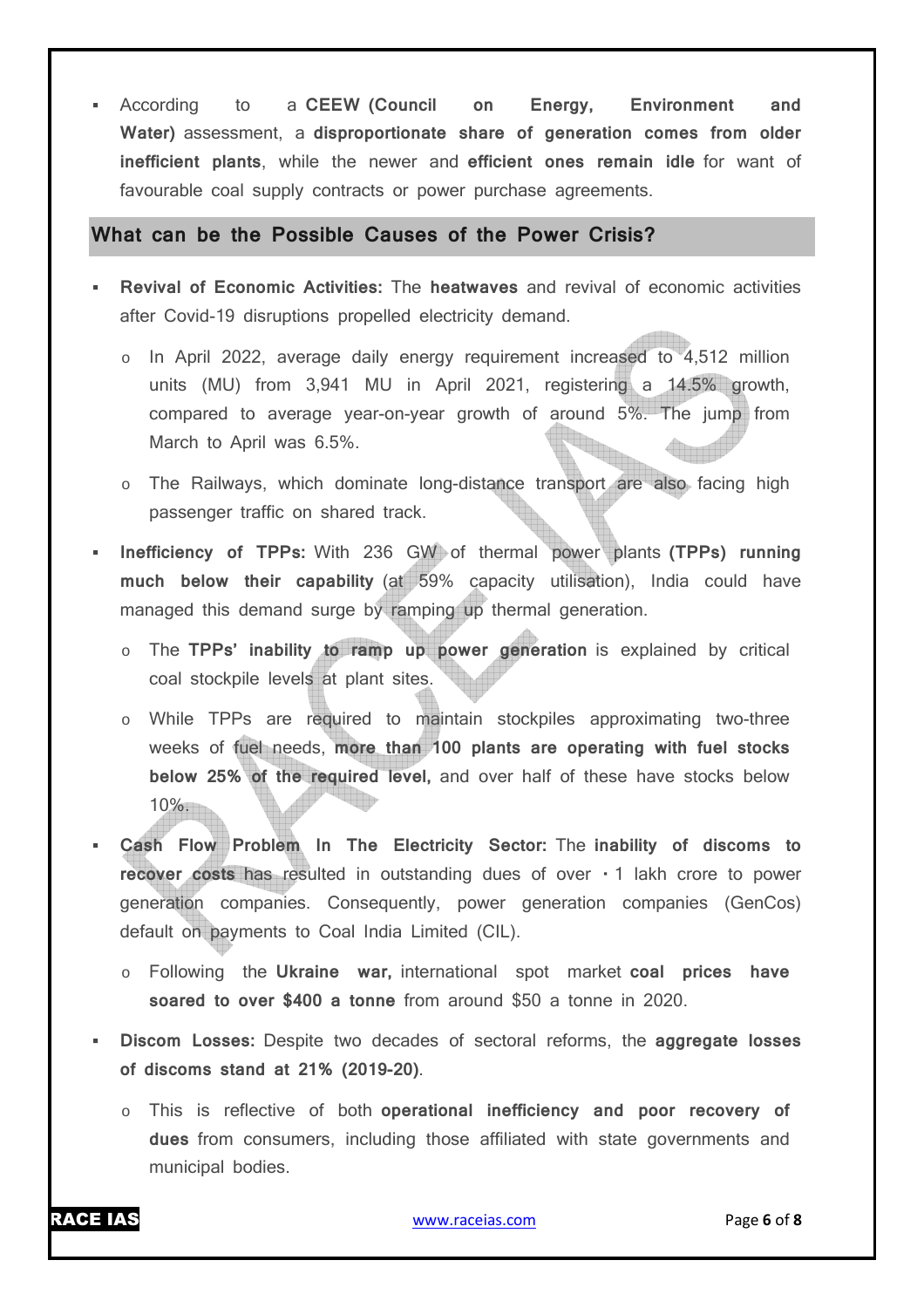- o These losses are also the reason for **discoms not being able to pay the generators on time,** resulting in payment delays to Coal India, which, in turn, is reluctant to supply coal on request.
- **Multiple Structural Fault Lines:** First is the **chronic insolvency of discoms** which has disrupted upstream supply chains.
	- o Another is that the **utilities do not undertake effective resource planning.**
	- o Moreover, the blame-game in such cases is inevitable; with every crisis, **states blame the Centre for faulty coal allocation** and dispatch, and the C**entre blames states' inability to pay upstream suppliers.**
		- The result is 'band-aid solutions' to suppress the crisis rather than fixing structural fault lines. **And**

## **What can be the Way Forward?**

- **Planning and Policy Reforms:** There is a need to change our planning from one of primarily managing scarcity to one of **flexible resiliency**.
	- o We also need to **introduce feedback loops in the ecosystem** so that stakeholders have both carrots and sticks — incentives to achieve/exceed compliance but repercussions if they don't.
	- o Policy focus should be on **long-term structural solutions that address distribution financial viability** and a robust mechanism for resource planning.
- **Enabling Ecosystem:** The need is to create an enabling ecosystem to ensure power plants work efficiently.
	- o With more than 90% of power being procured through long-term contracts, discoms have little incentive to dynamically assess and manage demand.
		- Discoms should be enabled to **undertake smart assessment and management of demand**.
	- o **Revisiting fuel allocation** and supporting the **priority dispatch of efficient plants** could help India **reduce coal demand by up to 6%** of our annual requirement, and set aside more coal for the times of crisis.
- **Strategic Energy Transition:** A knee-jerk reaction to the current crisis may generate pressures to redirect investments to fossil resources, risking India's long-term energy transition efforts. **Coal dependency is neither predictable nor cheap.**